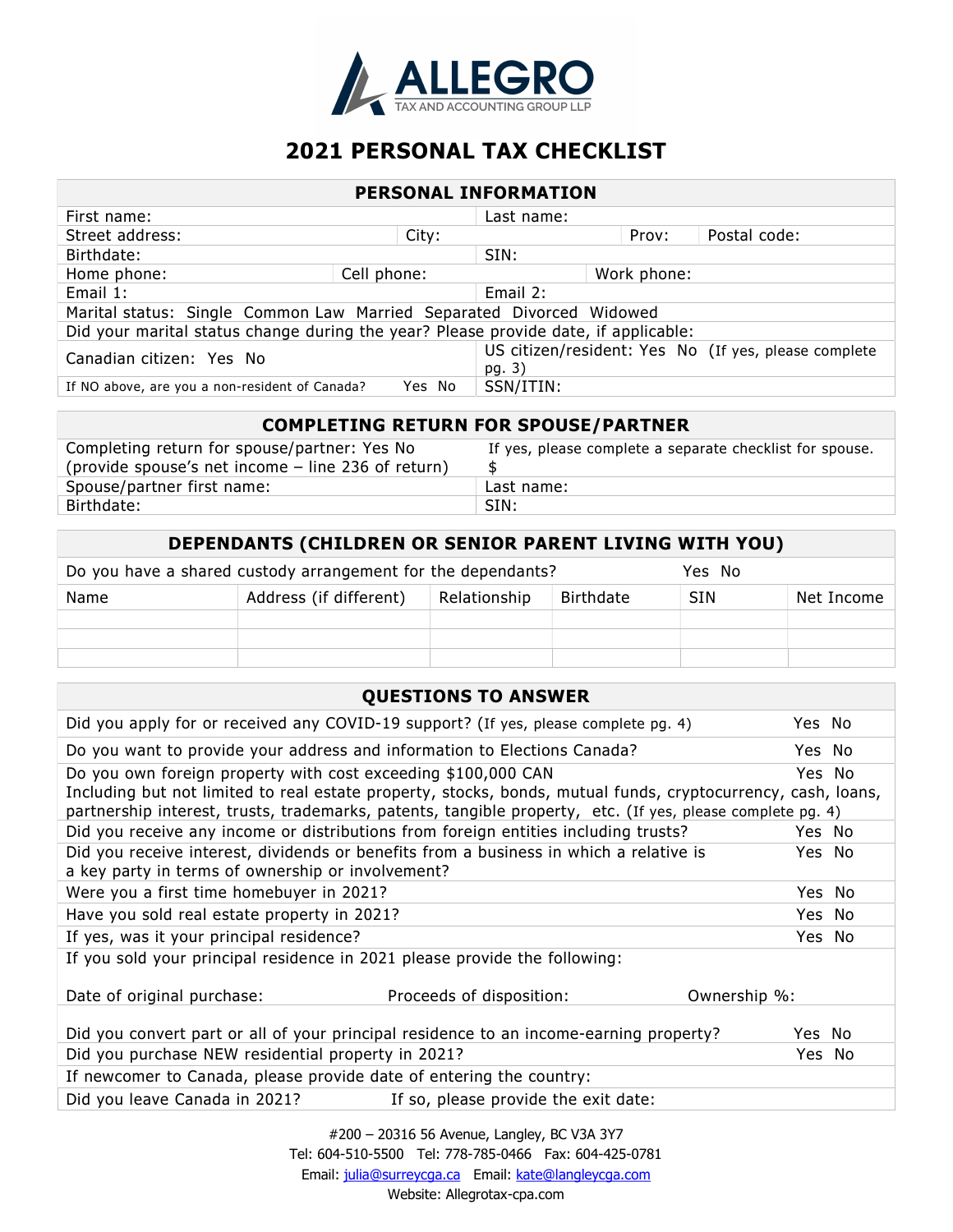

#### IF THIS IS YOUR FIRST YEAR FILING WITH US, PLEASE PROVIDE A COPY OF YOUR PREVIOUS YEAR'S TAX RETURN

# PLEASE CHECK THE ITEMS THAT APPLY TO YOU

#### Personal Income

- $\Box$  T4, T4A Salaries and employment
- □ Other employment income (tips, allowances, stock option plans, etc.)
- $\Box$  T4A (P) Canada Pension Plan benefits
- □ T4A (OAS) Old Age Security benefits
- □ T4A Other pension or superannuation
- □ T4RSP RRSP income
- □ T4RIF RRIF income
- □ T4E Employment Insurance benefits
- □ T5007 Worksafe/social services benefits
- □ T1137 Home Buyers Plan
- $\Box$  T4RCA retirement income
- □ Foreign Pension
- □ T4A or T4E for COVID-19 payments

## Other income

- □ Alimony received
- □ Taxable child support received
- □ Scholarships/bursaries
- □ Executor fees
- $\Box$  Lump-sum distributions from foreign plans
- □ Other specify

## Non-refundable Credits

- □ Spousal amount spouse's net income
- □ Equivalent to married amount (full details required)
- □ Disability deductions (T2201 must be filed)
- $\Box$  T2202/TL11 tuition fees
- □ Education credit for dependant (Dependant's net income \$ )
- □ Did you take any occupational-skills courses?
- □ Medical receipts
- □ Costs for medical intervention to conceive a child (ask for details)
- □ Charitable donations
- □ Attendant care expenses
- $\Box$  Limited partnership losses of other years
- □ Political contribution receipts
- $\Box$  Canada caregiver for infirm dependant (details of infirmity required)
- □ Home Accessibility Tax Credit
- □ Eligible Educator School Supply Tax Credit
- □ Digital News Subscription Tax Credit

#### Investment Income

- □ T3, T5, T4S Interest and Dividends
- □ T5008 Statement of Security Transactions
- □ Interest on Tax Refunds received from CRA
- □ T600 Canada Savings Bonds
- □ Annuities
- □ Rental income (full details required)
- □ Short-term vacation rentals (i.e. AirBnB)
- □ Summary of investment contract holdings
- $\Box$  T5013 Limited partnership income (loss)
- $\Box$  Capital gain/losses (full details required)
- $\Box$  Sale of personal property with gain
- □ Sale of bitcoins/cryptocurrency
- □ Foreign income (fill out pg. 3)

#### Business

- □ Self-employment income/loss (please fill out Self-employment worksheet)
- □ Farming/fishing income/loss
- □ Professional income/loss
- □ Internet Business Activities income/loss

# Deductions

#### □ RRSP

- □ Union/professional dues
- □ Alimony paid
- □ Deductible child support paid
- □ Interest paid on student loans (statement required)
- □ Interest and carrying charges on investments
- □ Investment counsel and accounting fees
- □ Employment expenses (details required, form T2200 or T2200S)
- □ Deductible legal fees
- $\Box$  Child care expenses (receipts required)
- □ Moving expenses (details required)
- $\Box$  TL2 Claim for boarding and lodging
- □ Home Buyers Plan
- □ Clergy residence deduction T1223

## Other Items

- □ Prior year Notice of Assessment
- □ Installment payments for current year
- $\Box$  Details of foreign property owned at any time in 2021

#200 – 20316 56 Avenue, Langley, BC V3A 3Y7 Tel: 604-510-5500 Tel: 778-785-0466 Fax: 604-425-0781 Email: julia@surreycga.ca Email: kate@langleycga.com Website: Allegrotax-cpa.com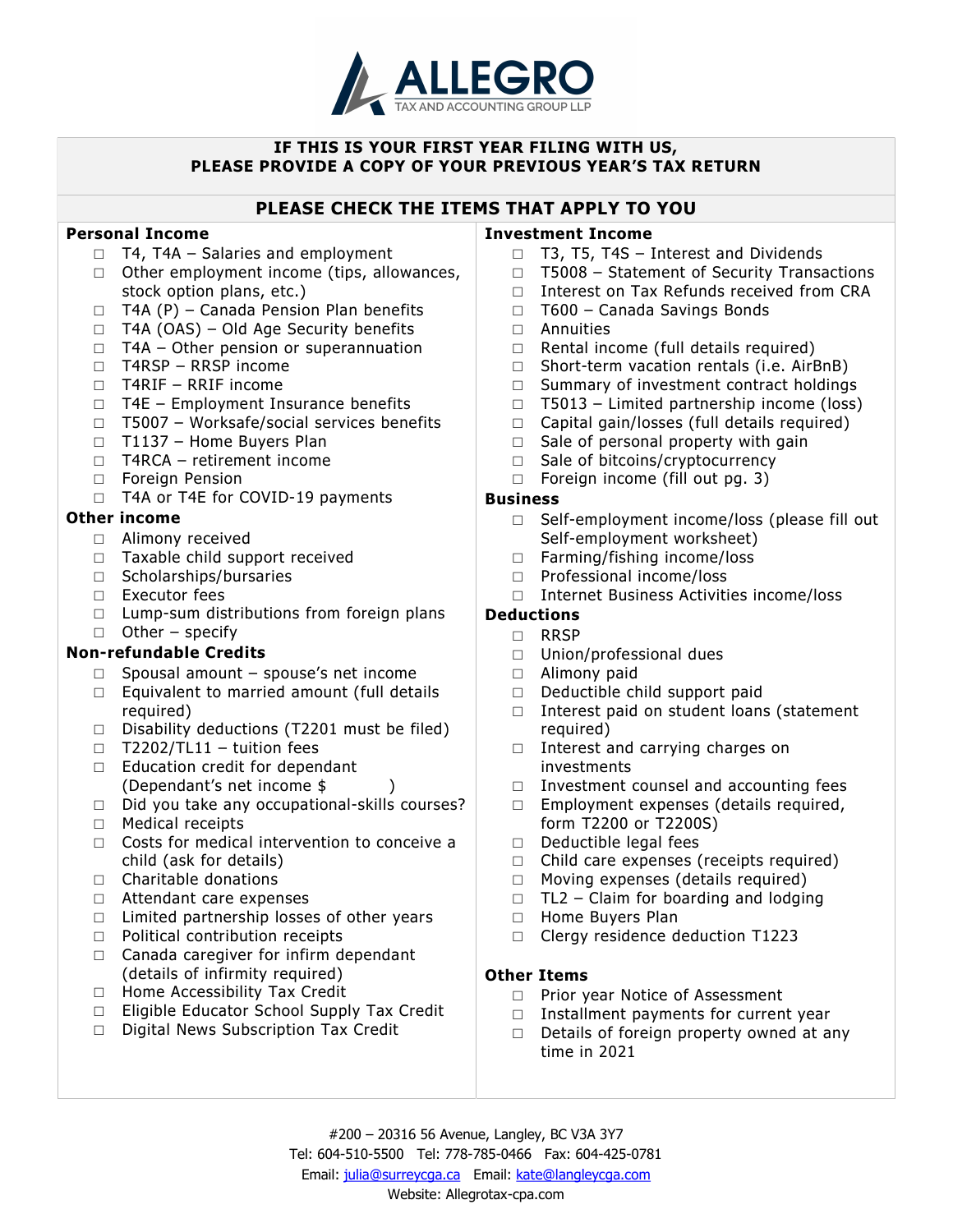

# COMPLETE ONLY IF YOU ARE A U.S. CITIZEN, U.S. RESIDENT, OR YOU OWN FOREIGN PROPERTY AND/OR HAVE FOREIGN INCOME:

#### PLEASE CHECK THE ITEMS THAT APPLY TO YOU

#### Income from US Sources

- □ W-2 Employment Income
- □ 1099 (various) Investment and Other Income
- □ 1042-S Foreign Person's US Source Income Subject to Withholding
- □ SSA-1099 or SSA-1042-S Social Security Benefits
- □ 8288-A Disposition of US Real Estate
- □ K-1 Partner's Shareholder Share of Income, Credit and Deductions, etc.
- □ K-1 S-Corp Shareholder Share of Income, Credit and Deductions, etc.
- □ K-1 Estate and Trust Beneficiary Share of Income, Credit and Deductions, etc.

#### Expenses and Deductions

- □ 1095-A Health Insurance Marketplace Statement
- □ 1098 Mortgage and Interest Statement
- □ 1098-T Tuition Statement

#### U.S. Government support payments

□ Stimulus payment received in 2021 Amount \_\_\_\_\_\_\_\_\_ Date\_\_\_\_\_\_\_\_\_\_

| <b>DISCLOSURE</b>                                                                                                                                    |            |     |
|------------------------------------------------------------------------------------------------------------------------------------------------------|------------|-----|
| Are you a U.S. Green card holder?                                                                                                                    | Yes        | No  |
| If status was received during the year, please specify the date:                                                                                     |            |     |
| If not a U.S. citizen or green card holder, please specify Visa type in the U.S.:                                                                    |            |     |
| Days spent in the U.S. in<br>2019:<br>2020:<br>2021:                                                                                                 |            |     |
| If a U.S. citizen, please provide the date of moving to Canada:                                                                                      |            |     |
| If moved to the U.S. in the current year, please provide the date:                                                                                   |            |     |
| Do you own 10% or more of the shares of a Canadian corporation or a corporation<br>located outside of the U.S.?                                      | Yes        | No  |
| Do you have investments in Canadian Mutual Funds?                                                                                                    | <b>Yes</b> | No  |
| Do you have a Tax-Free Savings Account (TFSA) in Canada?                                                                                             | <b>Yes</b> | No  |
| Do you have a Registered Education Savings Plan (RESP) for your children?                                                                            | <b>Yes</b> | No  |
| Did you have the amount of \$10,000USD or more at any time during the year<br>that was held in financial institution(s) located outside of the U.S.? | <b>Yes</b> | No  |
| If you answered YES, would you like our firm to file FBAR for you?                                                                                   | Yes.       | No  |
| Did you own \$200,000USD or more held in financial assets outside of the U.S. at the<br>end of the year, or \$300,000USD anytime during the year?    | Yes.       | No  |
| Are you a member of a Canadian Partnership?                                                                                                          | <b>Yes</b> | No  |
| Are you a trustee of a Canadian trust or an executor of the estate of a Canadian<br>or U.S. resident?                                                | Yes.       | No. |
| Have you received any gifts or given gifts over \$15,000 during the year?                                                                            | Yes        | No  |
| Do you have Roth - IRA?                                                                                                                              | Yes        | No  |
| If your child is a US citizen, please provide his/her SSN:                                                                                           |            |     |
| If your child is adopted, please provide date of adoption:                                                                                           |            |     |